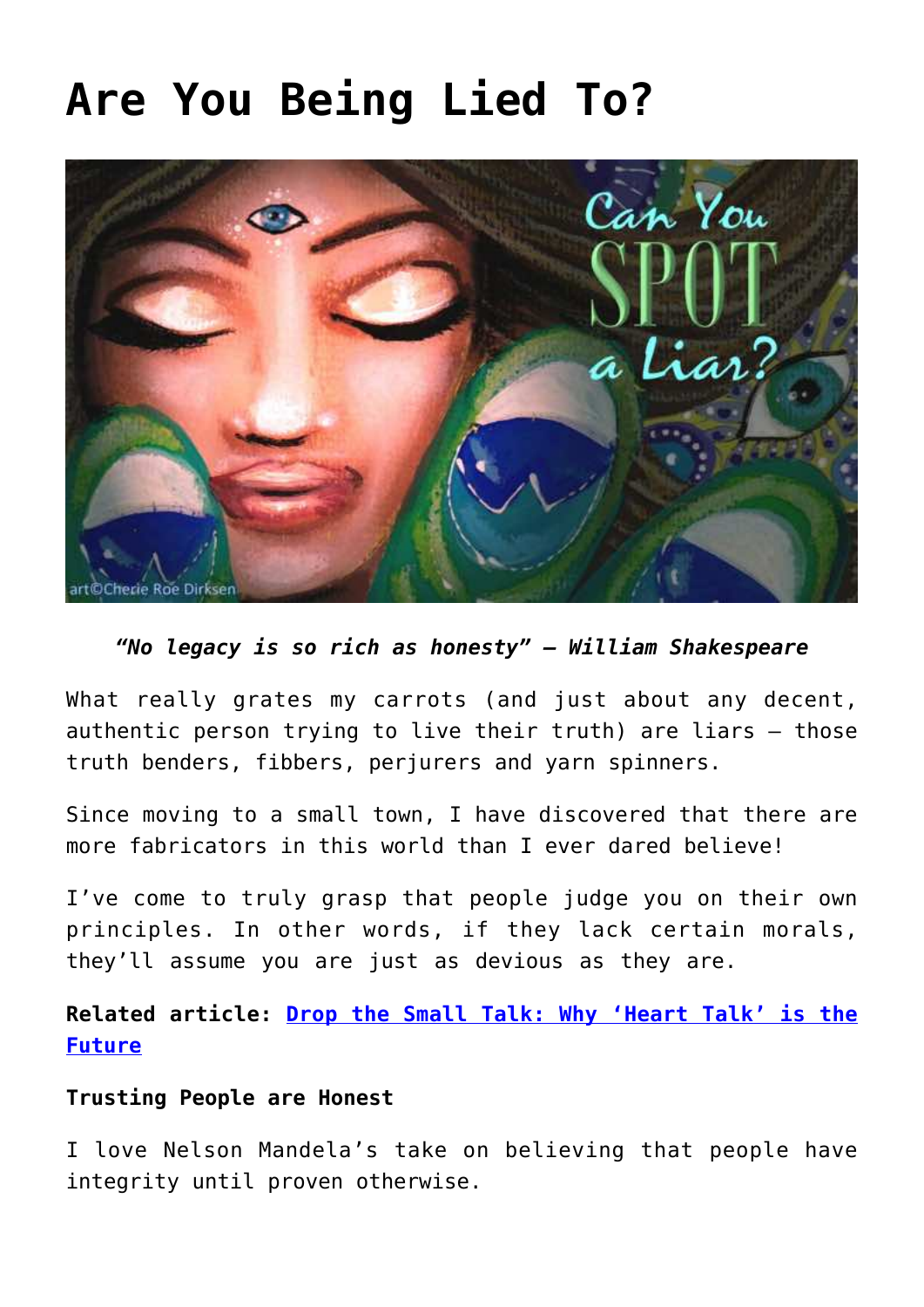He used to start off with the assumption that you are dealing with him in good faith, in the hope that this will bring out the good in people and improve the chance that they will reveal their better selves.

Some might say it is naive to give others the benefit of the doubt but Mandela believed that, even by making oneself vulnerable by trusting others, we at least give decency and honesty a chance. And in doing that, possibly attract integrity and honor from others.

This is how I've tried to live my life but, oh boy, I've been challenged lately! How are things your end?

#### **Hitting the Ball Out the Park!**

I love how synchronicity works, listen to this: I was pondering all the fibby-fibblers people have told me recently and trying to better understand why they behave in such a way.

I settled down for the evening with my favorite series when one of the characters started lecturing another character about telling the truth and said something in the vein of, **'when you don't tell the truth you deny the other of their dignity'**.

Whoa! Well, I don't know about you but I almost fell out of my seat…that really hit home with me. So that's why it hurts so much!

#### **Why We Feel Deflated with Liars**

Dignity can be defined as our magnificence. I don't truly think anyone can strip us of that but it can really sting for a while.

In my opinion, the liar's dignity is more fragmented when trust is broken. So, anyone hatching an [equivocation](https://www.dictionary.com/browse/equivocation) should seriously ponder that one!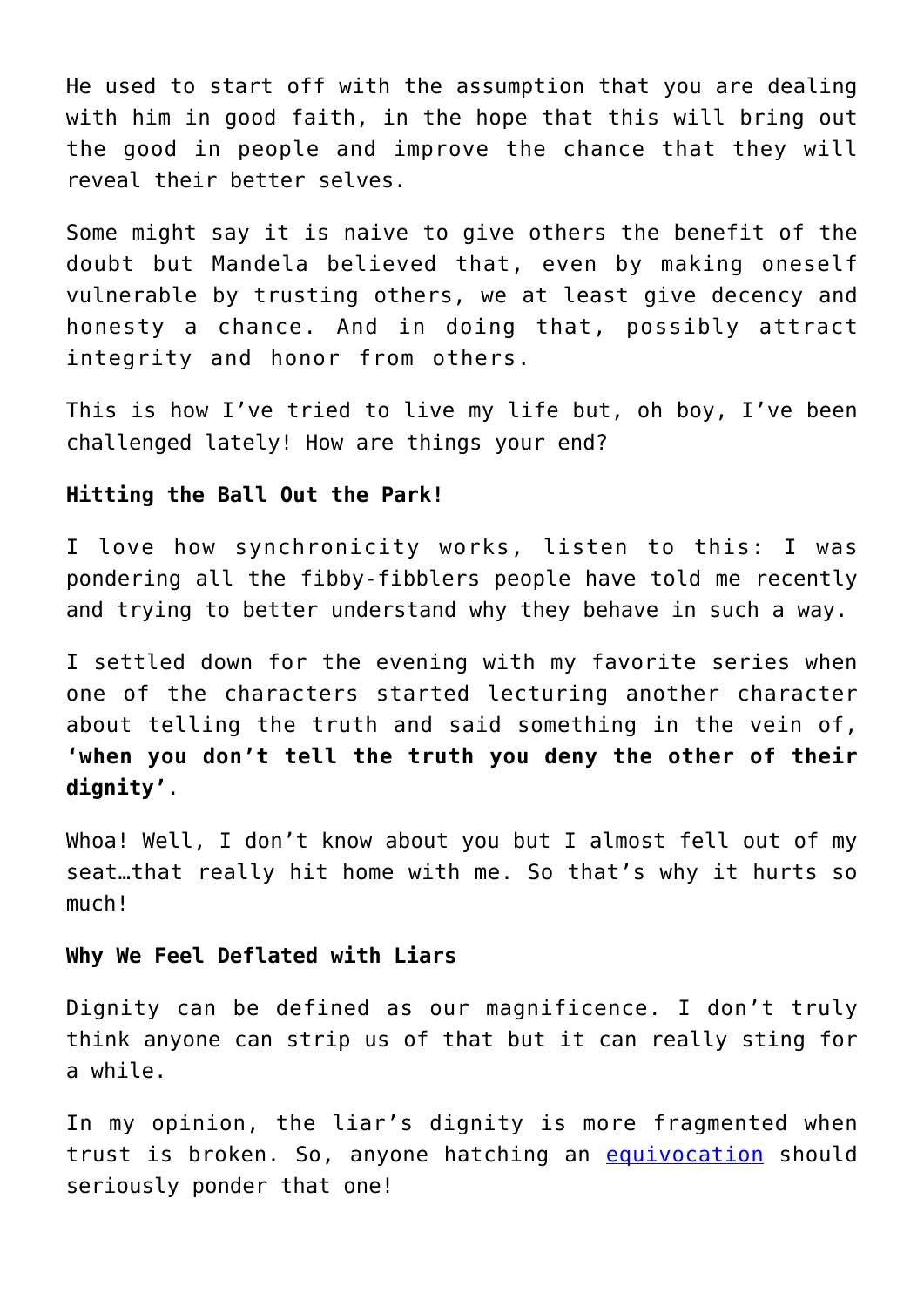When we are the ones on the receiving end of a bald-faced lie, it may hurt our pride/ego/feelings/heart but inevitably we can pick ourselves up and learn from the experience with head held high (don't be disheartened by the experience! There are plenty of genuine gems in the world.).

However, it hurts when trust is broken, but — as Mandela tried to purvey — your heart is in the right place when you give people the benefit of the doubt.

# *"In a time of universal deceit – telling the truth is a revolutionary act." — George Orwell*

Don't call yourself 'stupid' or 'foolish' when this happens, call yourself integrous — it's a good thing! However, you must learn to guard yourself, set boundaries and try to identify the traits of a liar if and when you come up against the universal test again.

# **The Opposite Side of the Scale ain't Pretty**

The antithesis would be walking around in a world where we are suspicious of everyone — not a very nice projection, wouldn't you say? You may even start attracting unsavory characters purely through your intention.

I'm not saying that you must just trust willy-nilly — no, you can initially give people the benefit of the doubt but if any of the below traits start red-flagging you are perfectly within your integrity to put a stop to it and walk away or not buy into the BS.

## **What to do About Liars**

Learn to:

- 1. **Trust your gut instinct (what is your first impression? Your body can pick up on the energy fields of others read more about that [HERE](https://consciouslifenews.com/physics-consciousness-health-relation-aura-energy-field/1132780/)),**
- 2. **read body signals (especially rapid eye movements and**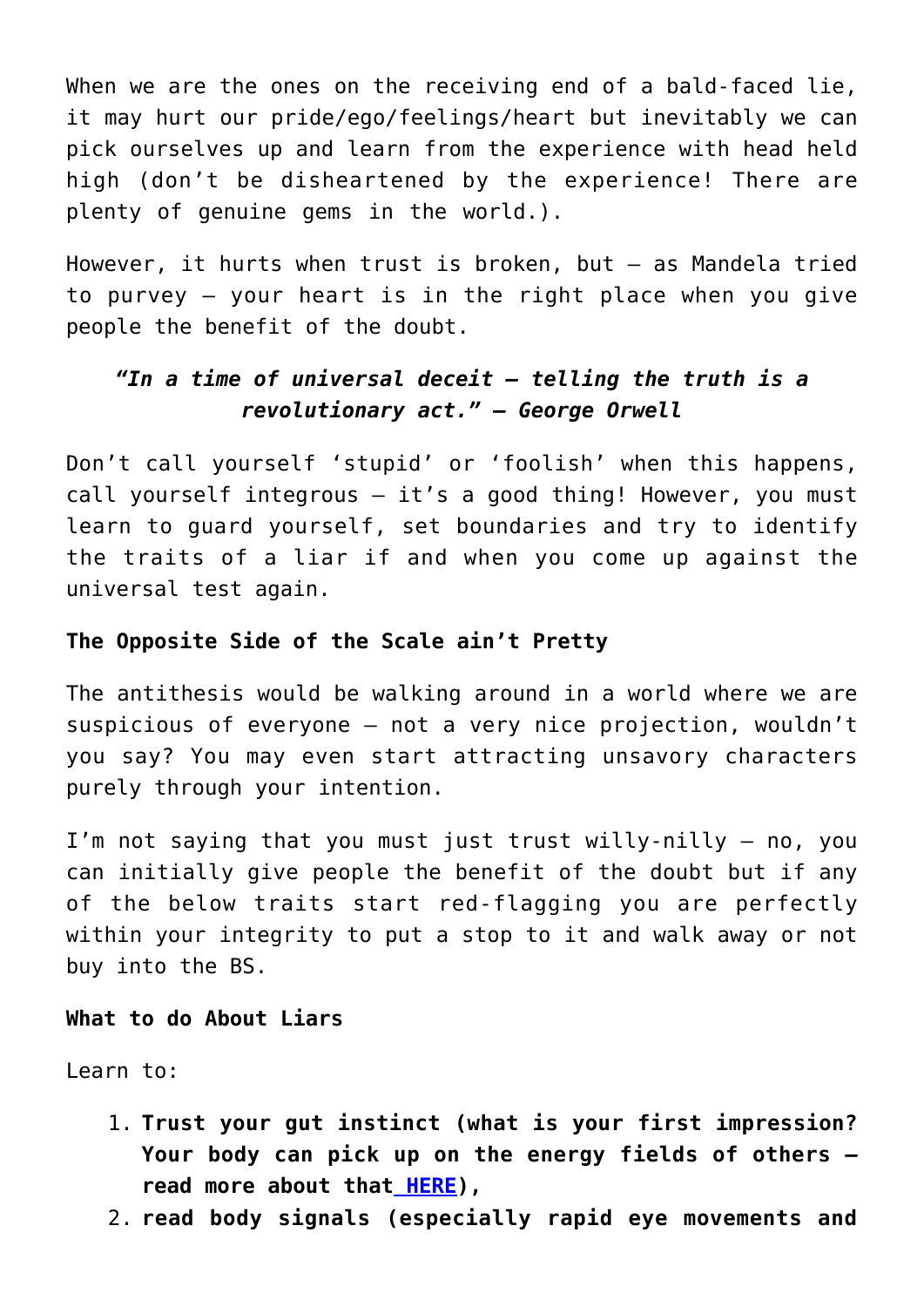**people who can't stare you in the eyes when talking. There can also be excessive fidgeting),**

- 3. **take note of inconsistency and**
- 4. **rely on your innate wisdom if alarm bells are going off it's time to wake up. Some liars are master manipulators and lies can only be detected once you really get to know them. So, your first impression may be positive but, down the line, things may change. Heed those warning signals!**

I suppose, more importantly, don't let it get to you. Don't let it change your conduct. Don't let other people's lack of morality alter your authenticity. Don't let it change your view on people in general.

## **Related article: [How to Use Your Heart Wisdom](https://consciouslifenews.com/heart-wisdom/1183646/)**

Yeah, there are liars out there but there are a lot of good people too. Keep your focus on them. Navigate the minefields of deceivers but keep you eye on the prize — a world where truth is the only way forward.

# *"I believe that unarmed truth and unconditional love will have the final word in reality. This is why right, temporarily defeated, is stronger than evil triumphant." — Martin Luther King, Jr.*

**Now to drop the spanner in the works:** Try to bear in mind that there are no facts only interpretations. Everyone has their own truth and our job is to find the compassion for the ones whose perspective differs from our own.

We're all walking a difficult path. Barring the ones who lie for their own ill gain, most people lie because of insecurities or to mask their own pain. Compassion goes a long way.

However, compassion doesn't mean you put your neck on the chopping block — it merely offers a deeper understanding of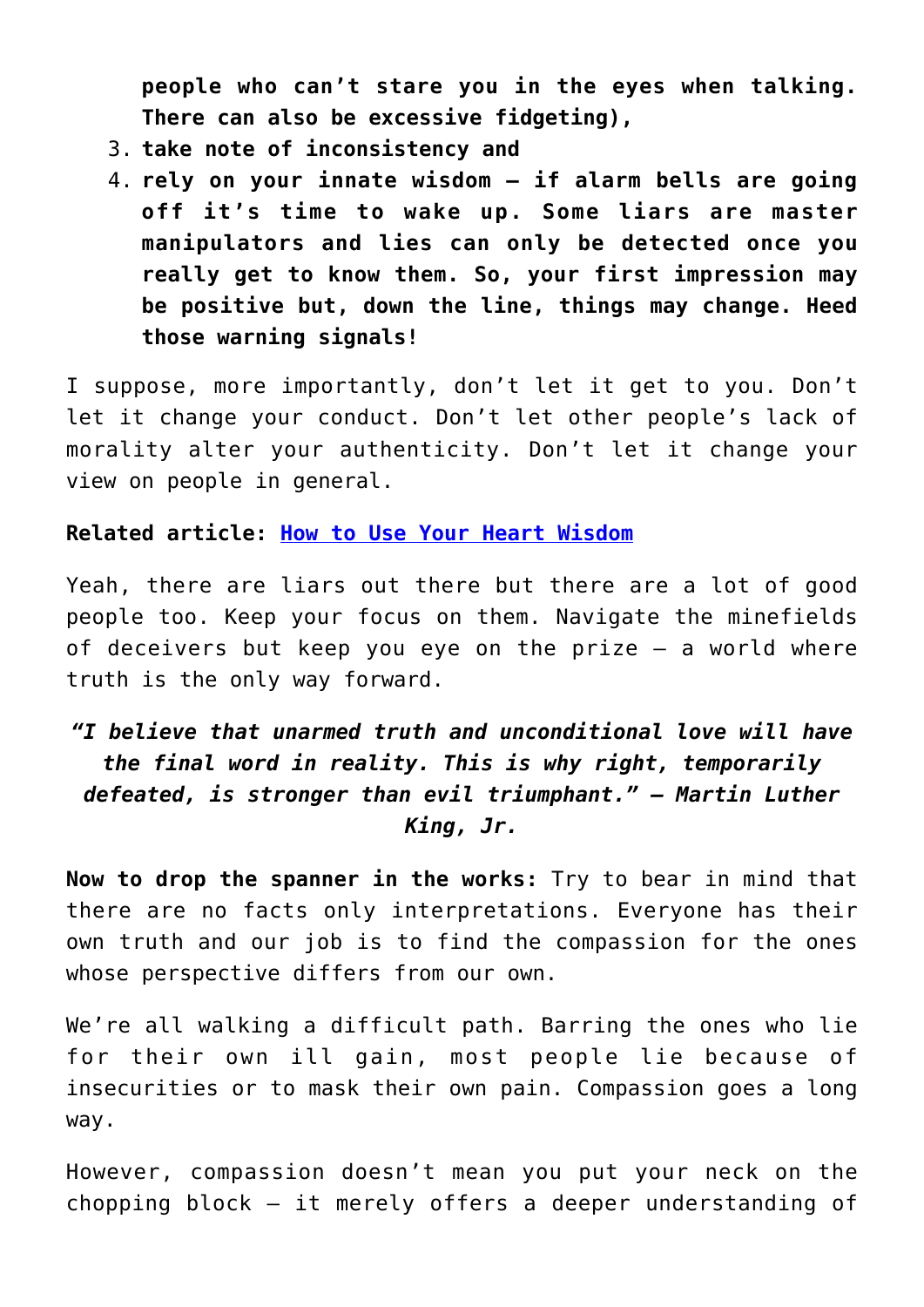why people lie.

*"Our duty is to encourage every one in his struggle to live up to his own highest idea, and strive at the same time to make the ideal as near as possible to the Truth." — Swami Vivekananda*

Good luck out there!



**[Cherie Roe Dirksen](https://www.cherieroedirksen.com/)** is a self-empowerment author and multimedia artist from South Africa.

To date, she has published **3 self-help and motivational books** and brings out weekly inspirational blogs at her site [www.cherieroedirksen.com.](https://www.cherieroedirksen.com/) Get stuck into finding your passion, purpose and joy by downloading some of those books gratis when you click **[HERE.](https://cherieroedirksen.us2.list-manage.com/subscribe?u=de82d88d55984d721f7479aef&id=f442a64e3d)**

Her ambition is to help you to connect with your innate gift of creativity and living the life you came here to experience by taking responsibility for your actions and becoming the cocreator of your reality. You can also follow Cherie on **[Facebook](https://www.facebook.com/pages/The-Art-of-Empowerment/109678451009)** ([The Art of Empowerment\)](https://www.facebook.com/The-Art-of-Empowerment-109678451009/).

*Cherie posts a new article on CLN every Thursday. [To view her](https://consciouslifenews.com/author/cherie/) [articles, click HERE](https://consciouslifenews.com/author/cherie/).*

This article (**[Are You Being Lied To?](https://consciouslifenews.com/are-you-being-lied-to/11115391/)**) was originally created and published by **[Conscious Life News](https://consciouslifenews.com/)** [a](https://consciouslifenews.com/)nd is published here under a **[Creative Commons license](https://creativecommons.org/licenses/by/4.0/)** with attribution to **[Cherie](https://www.cherieroedirksen.com)**